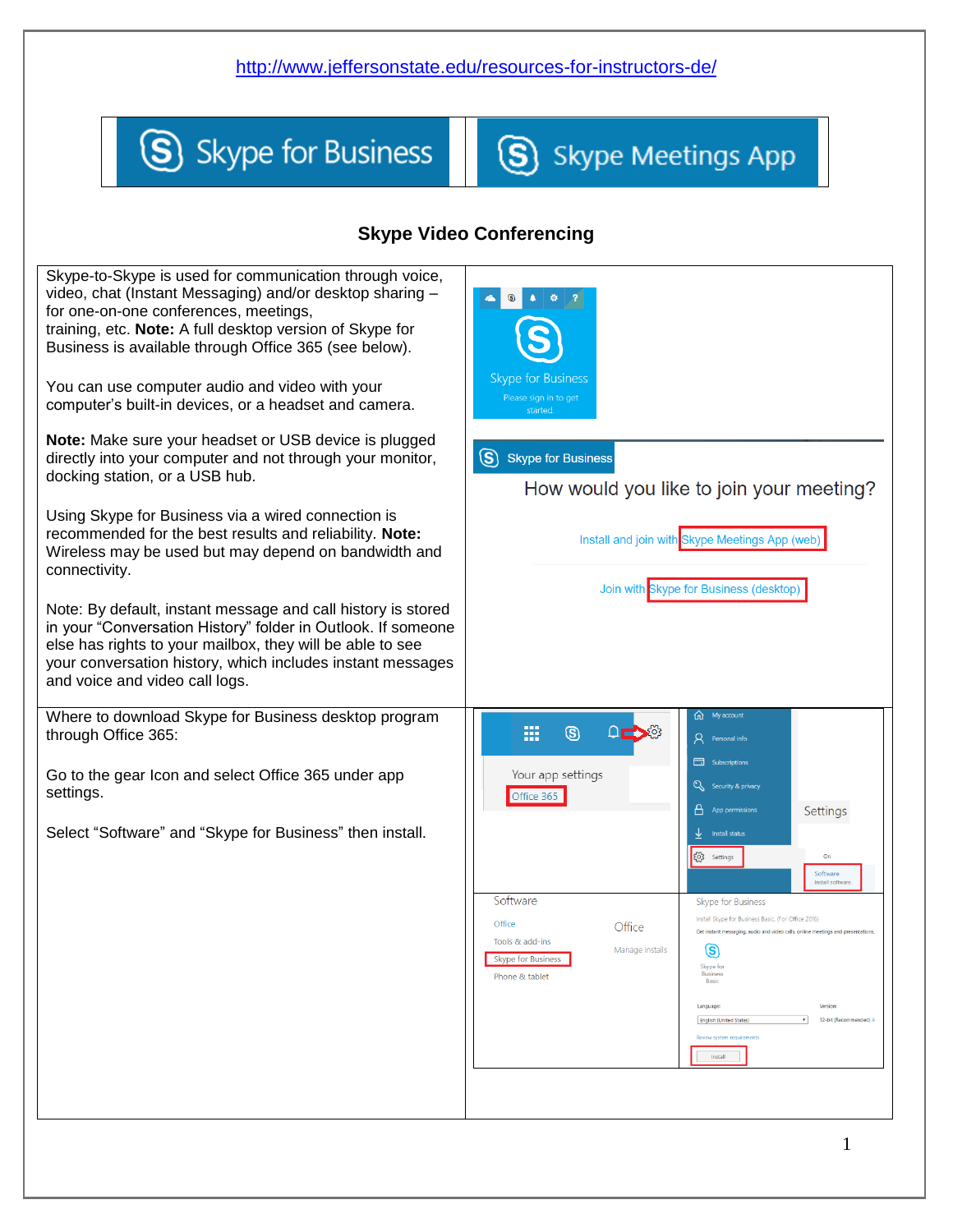The Desktop user interface allows you to search for other users in the Jefferson State employee base and add as regular contacts. You can also create groups.

Set up an online meeting:

Note: You can either use the 'Meet Now' option in the Desktop Program or set up a Calendar entry.

**Note:** Calendar events with Skype Meetings allows you to track responses to your Skype Meeting.

Open your Calendar and create new item

Fill in the meeting information as usual.

Click Skype meeting.

#### S Skype meeting V

Note: Link with information is automatically entered in the Event information text box.

+

Click 'Add People'

People

Scheduling assistant

Add people

| $\circledS$<br>What's happening today?                         | <b>Skype for Business</b>                             |
|----------------------------------------------------------------|-------------------------------------------------------|
| <b>JSCC Student</b>                                            |                                                       |
| 圕<br>$\circledcirc$                                            | <b>File</b>                                           |
| <b>Find someone</b>                                            | <b>Meet Now</b>                                       |
| <b>GROUPS</b><br><b>STATUS</b><br>NEW<br>RELATIONSHIPS         | Tools                                                 |
| <b>4 FAVORITES</b>                                             | Help<br>Show Menu Bar                                 |
| 4 OTHER CONTACTS (0)                                           |                                                       |
| To add contacts, drag from another group or add from search.   |                                                       |
| 0<br>Outlook<br>Calendar<br>$B _{\text{III}}$                  | People<br>DF                                          |
| $\blacksquare$ Save<br><b>面</b> Discard<br>$\mathbf{0}$ Attach | S Skype meeting $\times$ Charm $\times$<br>Categorize |
| Details<br>Skype Training Session                              |                                                       |
| Jefferson Campus                                               |                                                       |
|                                                                |                                                       |
| Start<br>Wed 4/26/2017                                         |                                                       |
| End                                                            | 9:00 AM                                               |
| Wed 4/26/2017                                                  | 10:00 AM                                              |
| n.                                                             |                                                       |
| All day<br>Private<br>Repeat                                   | Save to calendar                                      |
| Never                                                          | Calendar<br>$\overline{\phantom{a}}$                  |
| Reminder                                                       | Show as                                               |
| 15 minutes                                                     | Busy                                                  |
| Add an email reminder<br>Join online meeting                   |                                                       |
| Conference ID:                                                 |                                                       |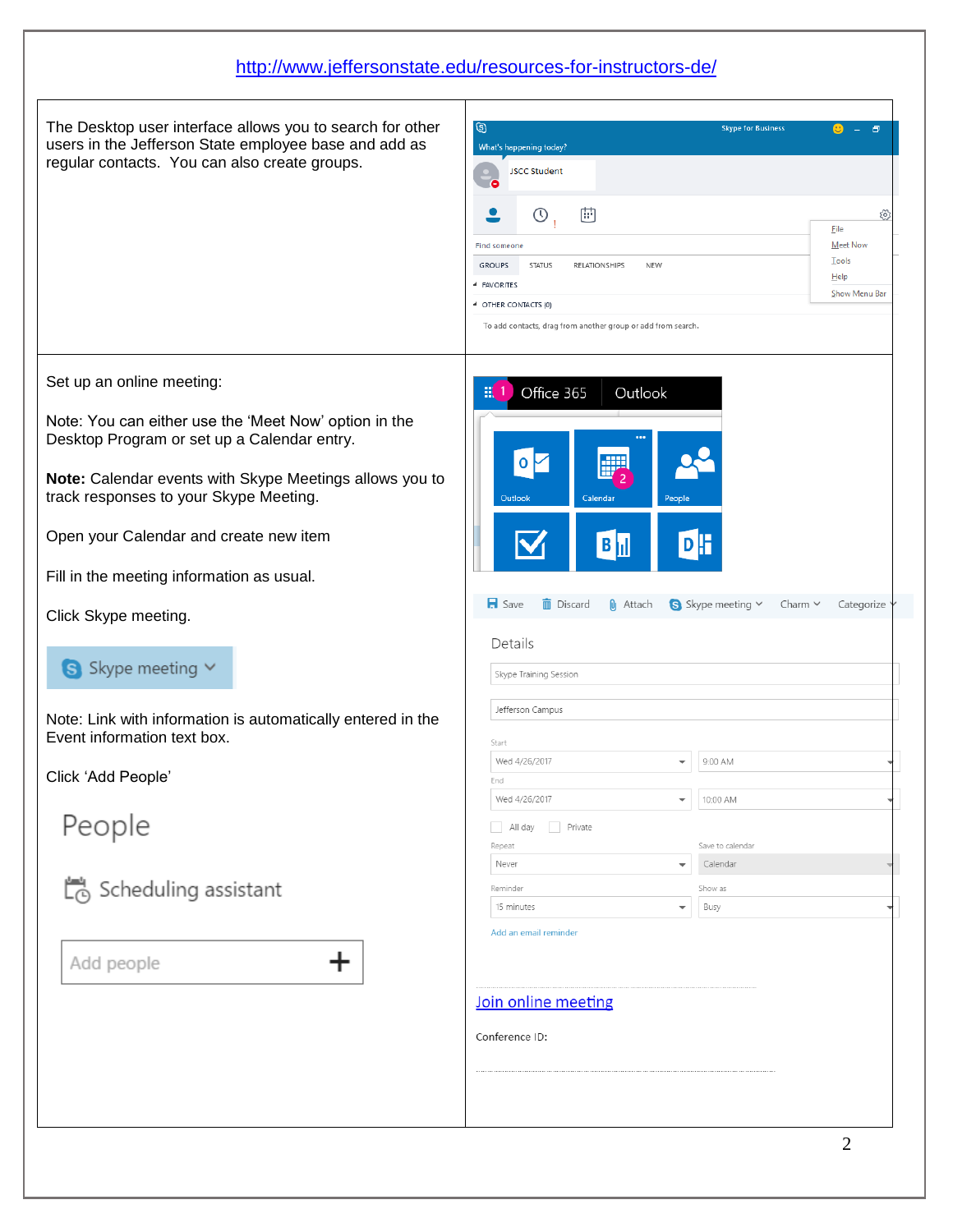|                                                                                                                                                                                                                                                                                                   | http://www.jeffersonstate.edu/resources-for-instructors-de/                                                                                                                                                                                                                                                                                                                                                                                                                                               |
|---------------------------------------------------------------------------------------------------------------------------------------------------------------------------------------------------------------------------------------------------------------------------------------------------|-----------------------------------------------------------------------------------------------------------------------------------------------------------------------------------------------------------------------------------------------------------------------------------------------------------------------------------------------------------------------------------------------------------------------------------------------------------------------------------------------------------|
| Participants can join through Email Notification or from the<br>Calendar if they accepted the invite.<br>Click to Join Meeting.<br>Note: You can use Webcam for video/audio or computer<br>microphone/headset. Please test before joining the<br>meeting.                                         | $\rightarrow$ April 2017 $\sim$<br>₹<br>April 2017<br>≺<br>Monday Tuesday Wednesda Thursday Friday<br>Sunday<br>Saturday<br>27 28<br>29<br>30<br>31<br>$\overline{4}$<br>5<br>8<br>6<br>10 11 12 13<br>14 15<br>16 17 18 19 20 21 22<br>9<br>10 <sup>°</sup><br>13<br>15<br>11<br>12<br>14<br>23 24 25 26 27 28 29<br>2 3 4 5 6<br>▲ Your calendars<br>22<br>16<br>17<br>18<br>19<br>20<br>21<br>Calendar<br>23<br>28 米 29 米<br>24<br>25<br>7 豪<br>26 養<br>9a Skypi<br>Join online meeting Conference ID: |
| Select either "Skype Meetings App" or "Skype for Business"<br>for audio and video.<br>Note: You do not have to have Skype for Business on your<br>desktop to "join" a Skype Session. If you plan to record the<br>session you would need the software installed on your<br>desktop/laptop/device. | $\blacktriangleright$ Edit<br>而 Delete<br><b>⊕</b> Join<br>S Skype for Business<br>How would you like to join your meeting?<br>Install and join with Skype Meetings App (web)<br>Join with Skype for Business (desktop)                                                                                                                                                                                                                                                                                   |
| If you choose Skype Meetings App you will see a link to<br>download the App (smaller size). Once download, double<br>click on the installer package.<br>Next, click on the "Open Skype Meetings App."                                                                                             | SkypeMeetingsA<br>pp<br>Open Skype Meetings App?<br>Always open these types of links in the associated app<br><b>Open Skype Meetings App</b><br>Cancel                                                                                                                                                                                                                                                                                                                                                    |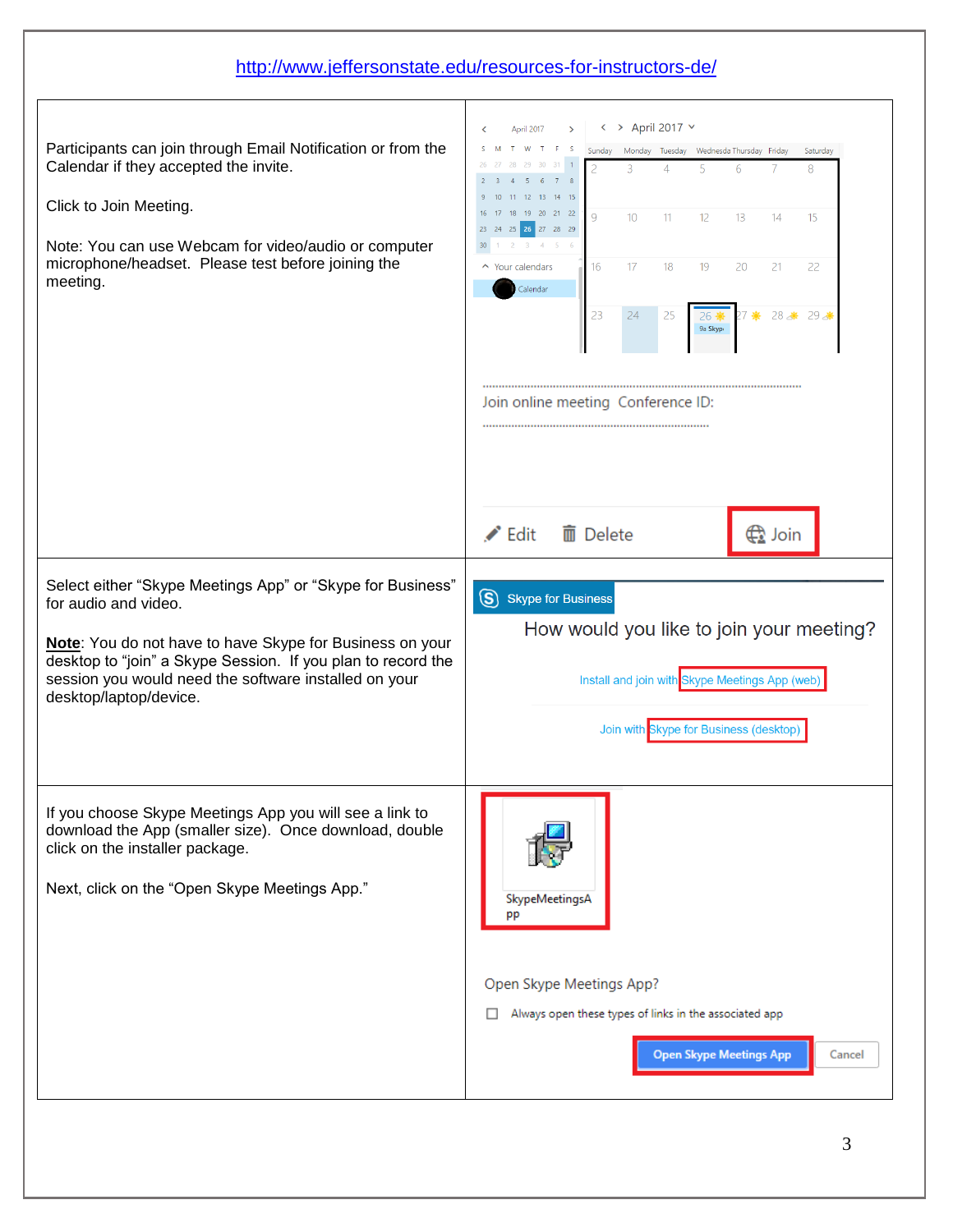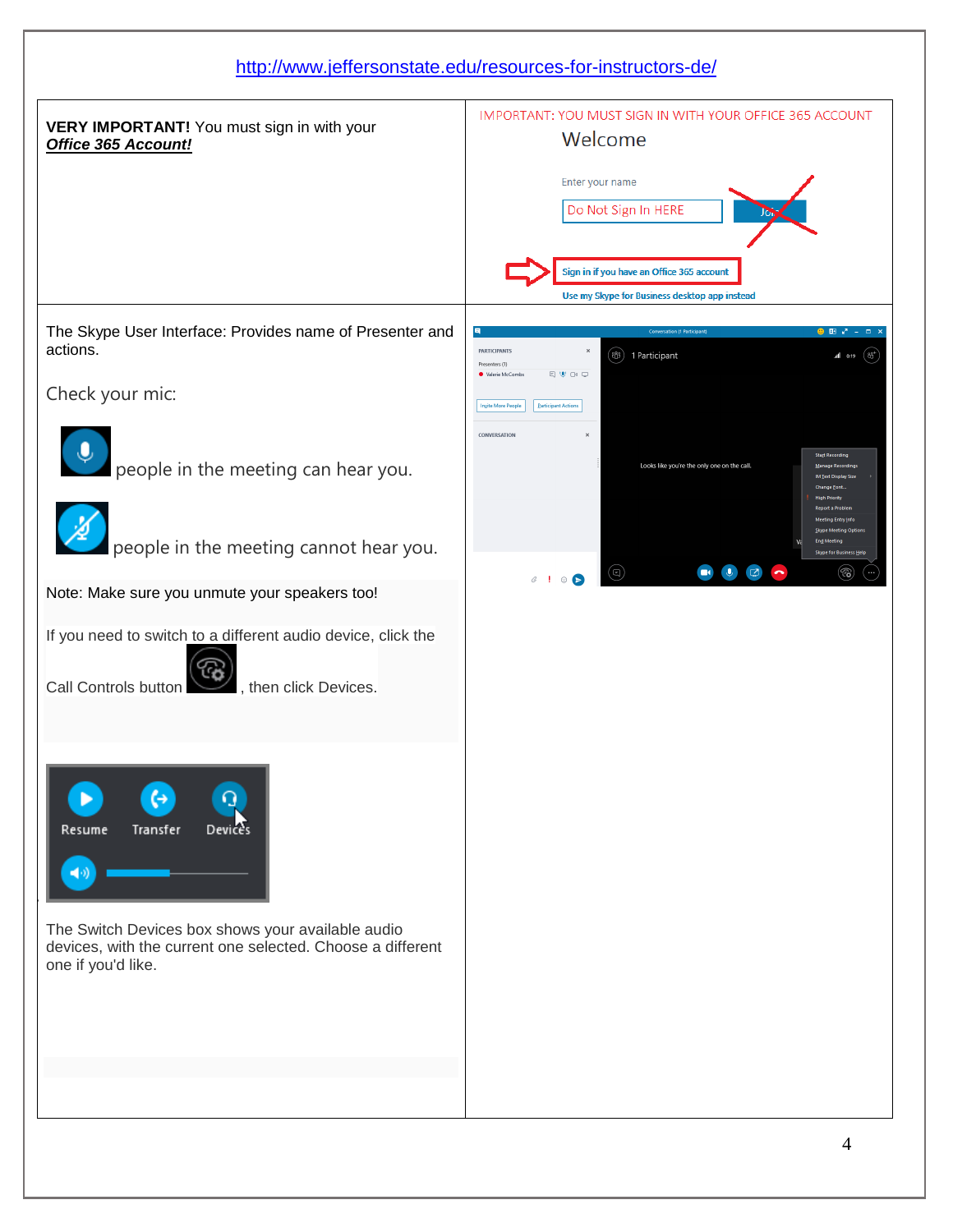The Participant list indicates the permissions level of each participant: either Presenter or Guest. Only presenters can share their screens, give PowerPoint presentations, open whiteboards, and access other features, depending on how the meeting was organized.

The icons next to each name indicate whether the person is currently participating in instant messaging (IM), audio, video, or content sharing in the meeting.



Participant Actions:

**Share Screen**: Depending on the permission levels set by the meeting organizer, a meeting presenter will need to make you a presenter (if you are not already one) before you can show your **screen or program** to the other meeting participants. Note: Only one person at a time can share.

|  |         | Present Desktop            |
|--|---------|----------------------------|
|  |         | Present Programs           |
|  | the onl | Present PowerPoint Eiles   |
|  | Share   | Add Attachments            |
|  |         | Shared Notes               |
|  |         | My Notes                   |
|  |         | More                       |
|  |         | Manage Presentable Content |
|  |         | Manage Attachments         |
|  |         | Manage Notes               |
|  |         |                            |
|  |         |                            |

**Instant Messaging**: To send an instant message to meeting participants, do the following: Click the IM icon. Click the IM icon At the bottom of the IM window, click the message input area, and begin typing. Press Enter.

**Note:** You can format your message using the text formatting options, and add emoticons if you'd like to.

**Take Control** Give and take control of a sharing session. If you want

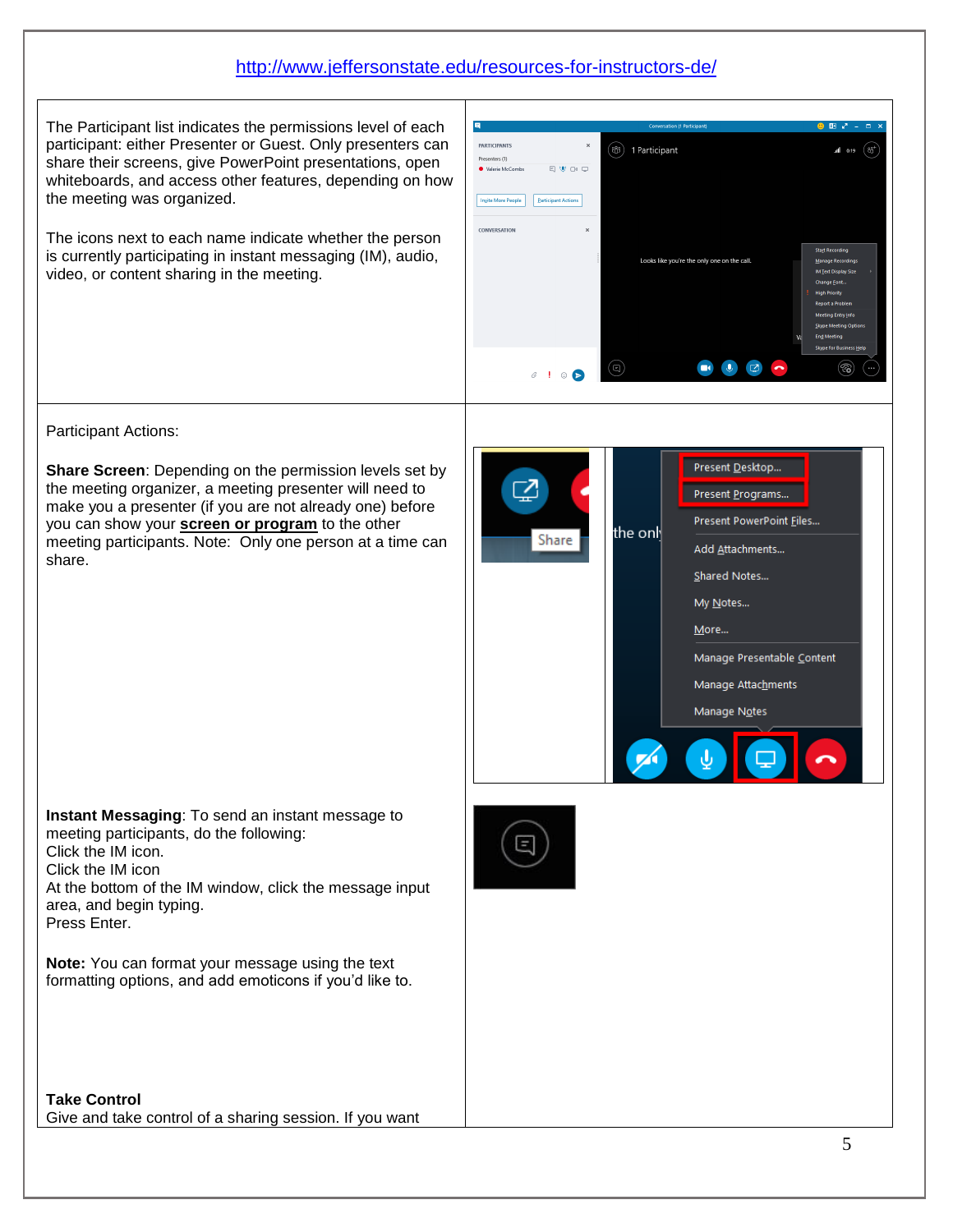| another meeting participant to change a file, help you<br>present, or demonstrate something, you can grant control                                                                                                                                                                             |                                                |
|------------------------------------------------------------------------------------------------------------------------------------------------------------------------------------------------------------------------------------------------------------------------------------------------|------------------------------------------------|
| to that person. You will both be in control of the sharing,<br>and you can take back control anytime. On the sharing<br>toolbar, click Give Control.                                                                                                                                           |                                                |
| Tip: You can allow people to automatically take control of                                                                                                                                                                                                                                     |                                                |
| your sharing session at any time, by clicking Give Control<br>Automatically on the sharing toolbar. We recommend you<br>choose this option only in small and casual meetings. To<br>take back automatic permission, click Give Control, and<br>clear the Give Control Automatically check box. |                                                |
| Important: When sharing your desktop, everyone in the<br>Skype meeting can see your programs, files, and<br>notifications. If you have confidential information or files<br>that you don't want people to see, close them-or use                                                               |                                                |
| Present Programs instead.<br>Poll: Select Share button, click More, and then click Poll.                                                                                                                                                                                                       |                                                |
| Type your question and at least two possible answers, and<br>then click Create a Poll.                                                                                                                                                                                                         | ×                                              |
| Save a file that another participant has distributed: To save<br>a file that someone shares during a meeting, do the                                                                                                                                                                           | Create a Poll<br>Poll name:<br>Spring campaign |
| following:<br>Click Share, and then click Attachments(x).<br>Under the attachment you want to save, click Save As.                                                                                                                                                                             | <b>Ovestion:</b><br>Which ad do you prefer?    |
| Click Save to choose where you want to save the<br>attachment on your computer.                                                                                                                                                                                                                | Choices<br>Family fun                          |
|                                                                                                                                                                                                                                                                                                | Tranquil nature<br>Family in park              |
|                                                                                                                                                                                                                                                                                                |                                                |
|                                                                                                                                                                                                                                                                                                | Create a Poll<br>Cancel                        |
|                                                                                                                                                                                                                                                                                                |                                                |
|                                                                                                                                                                                                                                                                                                |                                                |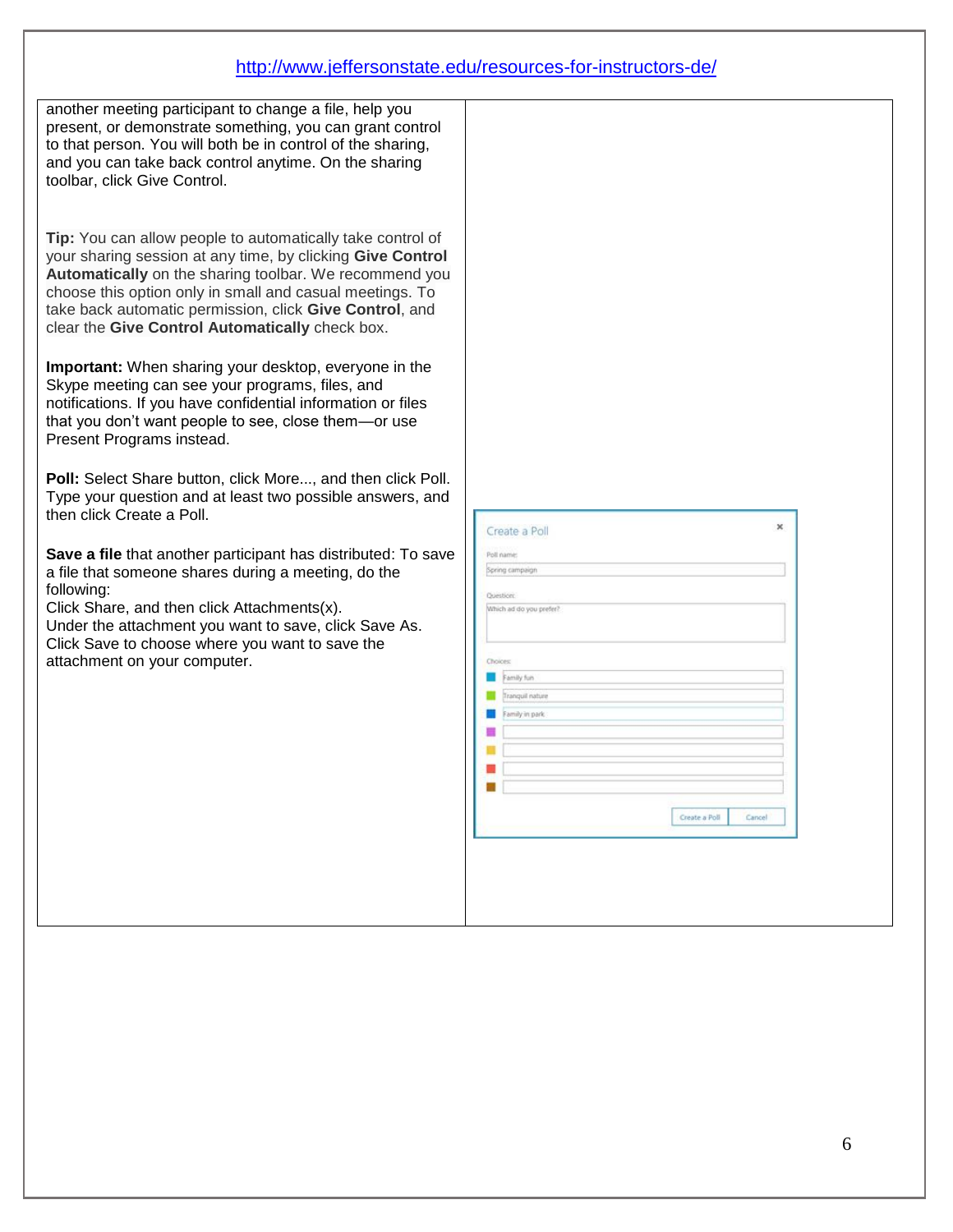Only **Skype for Business full application** allows user to record Skype meeting.

You can capture audio, video, instant messaging (IM), screen sharing, PowerPoint slides, whiteboard activity, and polling. Any of the presenters can record a meeting and save it on their computers.

After recording, select Manage Recordings to view and/or publish. The published recording will save as .mp4 file on your local desktop.

By default, the Skype recording will include audio, video, IMs, and presented content, such as screen sharing and PowerPoint slides. You can select the only publish certain segments of the recording.

1. To share your recording click **Browse** to locate it, then copy the file to post on a shared location, such as OneDrive or through Outlook.

Online meetings may be recorded and are save as mp4 file type and then may be shared.

Recordings are saved in the **Videos**/**Skype for Business Recordings** folder on your computer.

**Note:** Do not upload recording file to *Blackboard*.

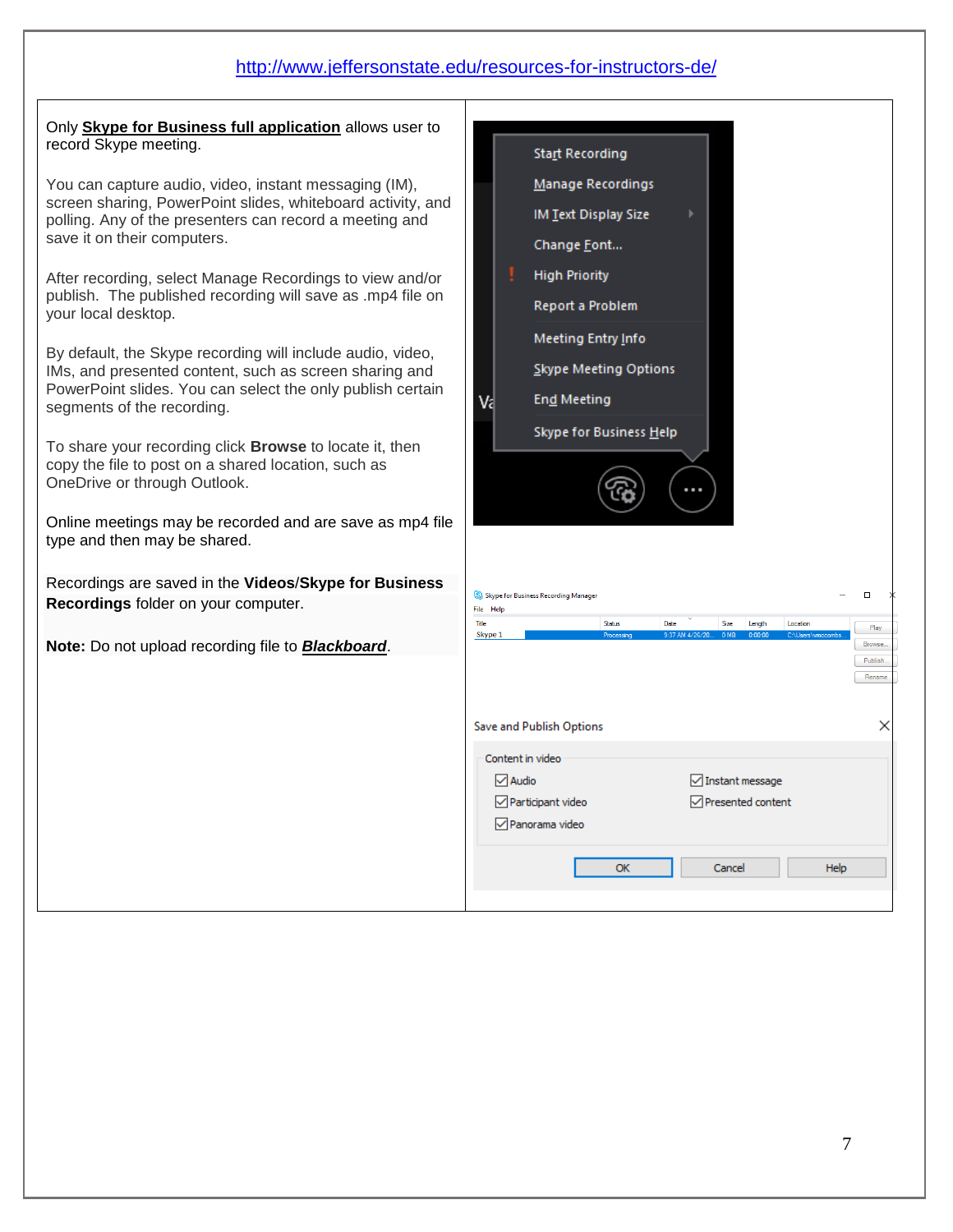#### FAQs:

If you can't hear audio from other applications using a headset -- it could be that Windows does not have the correct audio device set as default for all programs. Audio quality depends on the network and the device you use. Use a wired network connection and switch off wireless on your computer. If you are using a wireless connection, make sure you have a strong signal.

#### What if can't join via computer?

If you don't have access to a computer, you can just call into the meeting with a phone. Make sure you grab the conference numbers and IDs from the meeting request before the meeting.

If you aren't using a smart phone or you're not connected to Wi-Fi, you won't be able to see anything that the leader or others may present, but you'll be able to hear and speak.

If you do have access to a computer or if you're using a mobile device and are connected to Wi-Fi, you can connect to the meeting using Skype for Business with the usual functionality--like the ability to see what others are presenting or the ability to present content yourself (if you have it on your mobile device).

(Optional) When in the meeting, press \*1 on your phone to get a list of the options you can use, such as mute, unmute, and so on.

|                               | File            |
|-------------------------------|-----------------|
|                               | <b>Meet Now</b> |
| Always on Top                 | Tools           |
| Recording Manager             | Help            |
| Audio Device Settings         | Show Menu Bar   |
| Video Device Settings         |                 |
| Dial-in Conferencing Settings |                 |
| Options                       |                 |